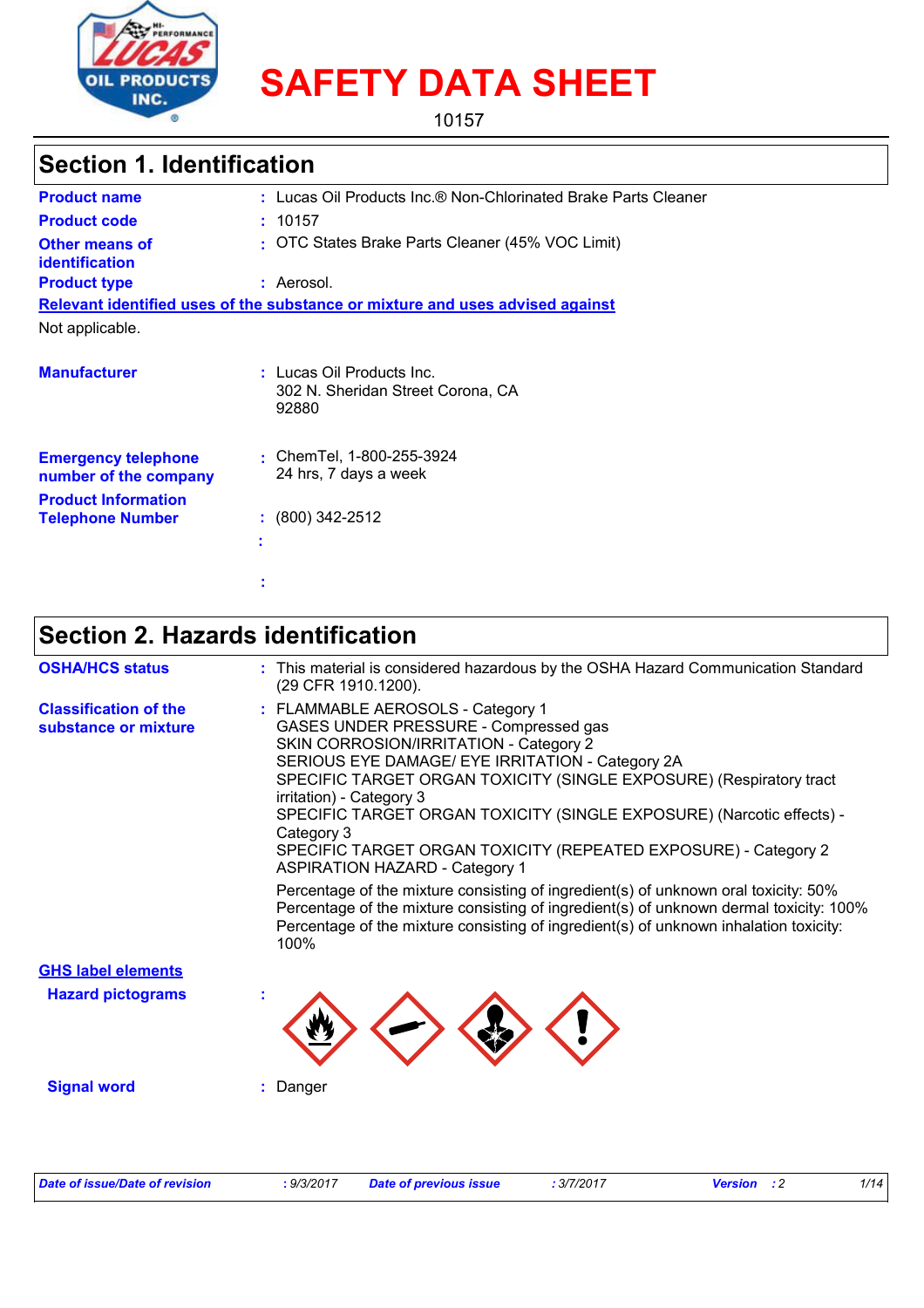## **Section 2. Hazards identification**

| <b>Hazard statements</b>                   | : Extremely flammable aerosol.<br>Contains gas under pressure; may explode if heated.<br>Causes serious eye irritation.<br>Causes skin irritation.<br>May be fatal if swallowed and enters airways.<br>May cause respiratory irritation.<br>May cause drowsiness or dizziness.<br>May cause damage to organs through prolonged or repeated exposure.                                                                                                                                                                                                                                                                               |
|--------------------------------------------|------------------------------------------------------------------------------------------------------------------------------------------------------------------------------------------------------------------------------------------------------------------------------------------------------------------------------------------------------------------------------------------------------------------------------------------------------------------------------------------------------------------------------------------------------------------------------------------------------------------------------------|
| <b>Precautionary statements</b>            |                                                                                                                                                                                                                                                                                                                                                                                                                                                                                                                                                                                                                                    |
| <b>General</b>                             | : Read label before use. Keep out of reach of children. If medical advice is needed, have<br>product container or label at hand.                                                                                                                                                                                                                                                                                                                                                                                                                                                                                                   |
| <b>Prevention</b>                          | : Wear protective gloves. Wear eye or face protection. Keep away from heat, hot<br>surfaces, sparks, open flames and other ignition sources. No smoking. Do not spray on<br>an open flame or other ignition source. Use only outdoors or in a well-ventilated area.<br>Do not breathe dust or mist. Wash hands thoroughly after handling. Pressurized<br>container: Do not pierce or burn, even after use.                                                                                                                                                                                                                         |
| <b>Response</b>                            | : Get medical attention if you feel unwell. IF INHALED: Remove person to fresh air and<br>keep comfortable for breathing. Call a POISON CENTER or physician if you feel unwell.<br>IF SWALLOWED: Immediately call a POISON CENTER or physician. Do NOT induce<br>vomiting. IF ON SKIN: Wash with plenty of soap and water. Take off contaminated<br>clothing and wash it before reuse. If skin irritation occurs: Get medical attention. IF IN<br>EYES: Rinse cautiously with water for several minutes. Remove contact lenses, if<br>present and easy to do. Continue rinsing. If eye irritation persists: Get medical attention. |
| <b>Storage</b>                             | : Store locked up. Protect from sunlight. Do not expose to temperatures exceeding 50<br>°C/122 °F. Store in a well-ventilated place.                                                                                                                                                                                                                                                                                                                                                                                                                                                                                               |
| <b>Disposal</b>                            | : Dispose of contents and container in accordance with all local, regional, national and<br>international regulations.                                                                                                                                                                                                                                                                                                                                                                                                                                                                                                             |
| <b>Supplemental label</b><br>elements      | DELAYED EFFECTS FROM LONG TERM OVEREXPOSURE. Contains solvents which<br>can cause permanent brain and nervous system damage. Intentional misuse by<br>deliberately concentrating and inhaling the contents can be harmful or fatal. WARNING:<br>This product contains chemicals known to the State of California to cause cancer and<br>birth defects or other reproductive harm.                                                                                                                                                                                                                                                  |
|                                            | Please refer to the SDS for additional information. Keep out of reach of children. Keep<br>upright in a cool, dry place. Do not discard empty can in trash compactor.                                                                                                                                                                                                                                                                                                                                                                                                                                                              |
| <b>Hazards not otherwise</b><br>classified | : None known.                                                                                                                                                                                                                                                                                                                                                                                                                                                                                                                                                                                                                      |

## **Section 3. Composition/information on ingredients**

| <b>Substance/mixture</b> | : Mixture        |
|--------------------------|------------------|
| <b>Other means of</b>    | : Not available. |
| identification           |                  |

### **CAS number/other identifiers**

| <b>Ingredient name</b>              | % by weight | <b>CAS number</b> |
|-------------------------------------|-------------|-------------------|
| <b>Acetone</b>                      | l 50        | 67-64-1           |
| Light Aliphatic Hydrocarbon Solvent | 40.5        | 64742-49-0        |
| Carbon Dioxide                      | ს           | 124-38-9          |
| Lt. Aliphatic Hydrocarbon Solvent   | 2.25        | 64742-89-8        |
| Methyl Cyclohexane                  | 2.25        | 108-87-2          |

Any concentration shown as a range is to protect confidentiality or is due to batch variation.

**There are no additional ingredients present which, within the current knowledge of the supplier and in the concentrations applicable, are classified as hazardous to health and hence require reporting in this section.**

**Occupational exposure limits, if available, are listed in Section 8.**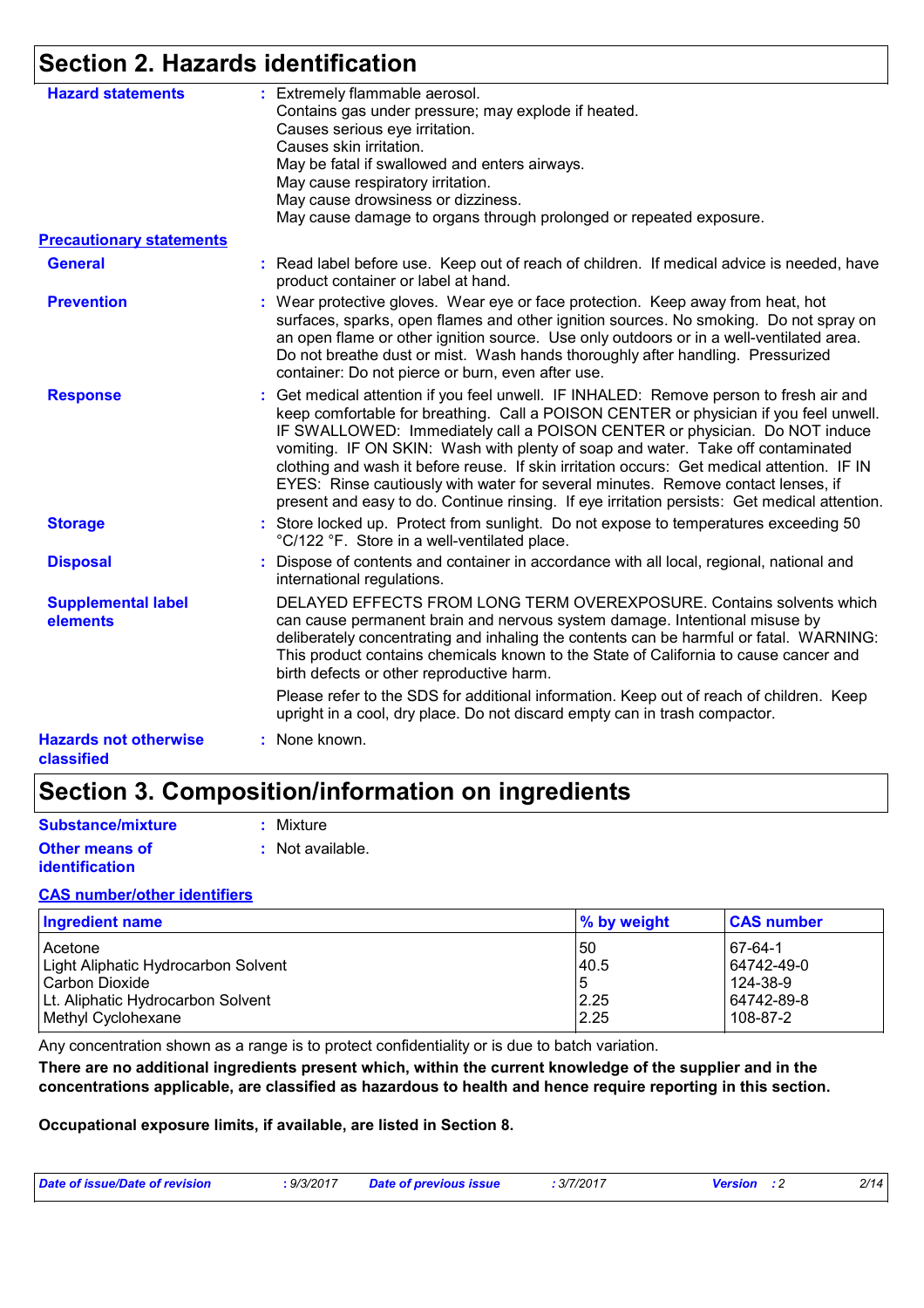## **Section 4. First aid measures**

|                     | <b>Description of necessary first aid measures</b>                                                                                                                                                                                                                                                                                                                                                                                                                                                                                                                                                                                                                                                                                                                                                                                              |
|---------------------|-------------------------------------------------------------------------------------------------------------------------------------------------------------------------------------------------------------------------------------------------------------------------------------------------------------------------------------------------------------------------------------------------------------------------------------------------------------------------------------------------------------------------------------------------------------------------------------------------------------------------------------------------------------------------------------------------------------------------------------------------------------------------------------------------------------------------------------------------|
| <b>Eye contact</b>  | : Immediately flush eyes with plenty of water, occasionally lifting the upper and lower<br>eyelids. Check for and remove any contact lenses. Continue to rinse for at least 10<br>minutes. Get medical attention.                                                                                                                                                                                                                                                                                                                                                                                                                                                                                                                                                                                                                               |
| <b>Inhalation</b>   | : Remove victim to fresh air and keep at rest in a position comfortable for breathing. If it<br>is suspected that fumes are still present, the rescuer should wear an appropriate mask<br>or self-contained breathing apparatus. If not breathing, if breathing is irregular or if<br>respiratory arrest occurs, provide artificial respiration or oxygen by trained personnel. It<br>may be dangerous to the person providing aid to give mouth-to-mouth resuscitation.<br>Get medical attention. If necessary, call a poison center or physician. If unconscious,<br>place in recovery position and get medical attention immediately. Maintain an open<br>airway. Loosen tight clothing such as a collar, tie, belt or waistband.                                                                                                            |
| <b>Skin contact</b> | : Flush contaminated skin with plenty of water. Remove contaminated clothing and<br>shoes. Continue to rinse for at least 10 minutes. Get medical attention. Wash clothing<br>before reuse. Clean shoes thoroughly before reuse.                                                                                                                                                                                                                                                                                                                                                                                                                                                                                                                                                                                                                |
| <b>Ingestion</b>    | : Get medical attention immediately. Call a poison center or physician. Wash out mouth<br>with water. Remove dentures if any. Remove victim to fresh air and keep at rest in a<br>position comfortable for breathing. If material has been swallowed and the exposed<br>person is conscious, give small quantities of water to drink. Stop if the exposed person<br>feels sick as vomiting may be dangerous. Aspiration hazard if swallowed. Can enter<br>lungs and cause damage. Do not induce vomiting. If vomiting occurs, the head should<br>be kept low so that vomit does not enter the lungs. Never give anything by mouth to an<br>unconscious person. If unconscious, place in recovery position and get medical<br>attention immediately. Maintain an open airway. Loosen tight clothing such as a collar,<br>tie, belt or waistband. |

### **Most important symptoms/effects, acute and delayed**

| <b>Potential acute health effects</b> |                                                                                                                                                                                           |  |
|---------------------------------------|-------------------------------------------------------------------------------------------------------------------------------------------------------------------------------------------|--|
| <b>Eye contact</b>                    | : Causes serious eye irritation.                                                                                                                                                          |  |
| <b>Inhalation</b>                     | : Can cause central nervous system (CNS) depression. May cause drowsiness or<br>dizziness. May cause respiratory irritation.                                                              |  |
| <b>Skin contact</b>                   | : Causes skin irritation.                                                                                                                                                                 |  |
| <b>Ingestion</b>                      | : Can cause central nervous system (CNS) depression. May be fatal if swallowed and<br>enters airways.                                                                                     |  |
| Over-exposure signs/symptoms          |                                                                                                                                                                                           |  |
| <b>Eye contact</b>                    | : Adverse symptoms may include the following:<br>pain or irritation<br>watering<br>redness                                                                                                |  |
| <b>Inhalation</b>                     | : Adverse symptoms may include the following:<br>respiratory tract irritation<br>coughing<br>nausea or vomiting<br>headache<br>drowsiness/fatigue<br>dizziness/vertigo<br>unconsciousness |  |
| <b>Skin contact</b>                   | : Adverse symptoms may include the following:<br>irritation<br>redness                                                                                                                    |  |
| <b>Ingestion</b>                      | : Adverse symptoms may include the following:<br>nausea or vomiting                                                                                                                       |  |

## **Indication of immediate medical attention and special treatment needed, if necessary**

| Date of issue/Date of revision<br>: 3/7/2017<br>: 9/3/2017<br><b>Date of previous issue</b><br><b>Version</b> : 2 |  |  |  |  |  | 3/14 |
|-------------------------------------------------------------------------------------------------------------------|--|--|--|--|--|------|
|-------------------------------------------------------------------------------------------------------------------|--|--|--|--|--|------|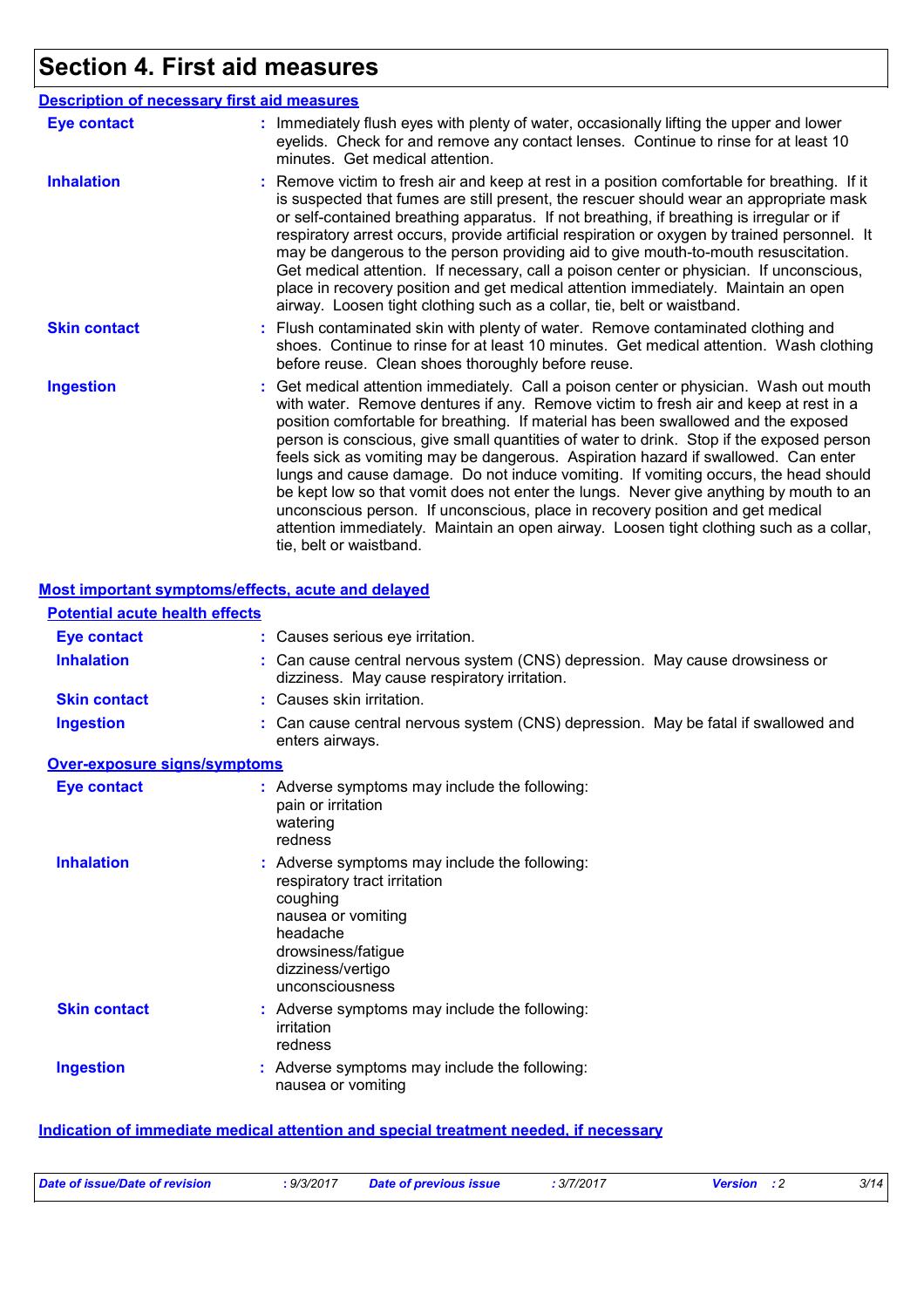## **Section 4. First aid measures**

| <b>Notes to physician</b>         | : Treat symptomatically. Contact poison treatment specialist immediately if large<br>quantities have been ingested or inhaled.                                                                                                                                                                                          |
|-----------------------------------|-------------------------------------------------------------------------------------------------------------------------------------------------------------------------------------------------------------------------------------------------------------------------------------------------------------------------|
| <b>Specific treatments</b>        | : No specific treatment.                                                                                                                                                                                                                                                                                                |
| <b>Protection of first-aiders</b> | : No action shall be taken involving any personal risk or without suitable training. If it is<br>suspected that fumes are still present, the rescuer should wear an appropriate mask or<br>self-contained breathing apparatus. It may be dangerous to the person providing aid to<br>give mouth-to-mouth resuscitation. |

### **See toxicological information (Section 11)**

## **Section 5. Fire-fighting measures**

| <b>Extinguishing media</b>                               |                                                                                                                                                                                                                                                                                                                                                                                                                                                       |
|----------------------------------------------------------|-------------------------------------------------------------------------------------------------------------------------------------------------------------------------------------------------------------------------------------------------------------------------------------------------------------------------------------------------------------------------------------------------------------------------------------------------------|
| <b>Suitable extinguishing</b><br>media                   | : Use an extinguishing agent suitable for the surrounding fire.                                                                                                                                                                                                                                                                                                                                                                                       |
| <b>Unsuitable extinguishing</b><br>media                 | : None known.                                                                                                                                                                                                                                                                                                                                                                                                                                         |
| <b>Specific hazards arising</b><br>from the chemical     | : Extremely flammable aerosol. Runoff to sewer may create fire or explosion hazard. In<br>a fire or if heated, a pressure increase will occur and the container may burst, with the<br>risk of a subsequent explosion. Gas may accumulate in low or confined areas or travel<br>a considerable distance to a source of ignition and flash back, causing fire or explosion.<br>Bursting aerosol containers may be propelled from a fire at high speed. |
| <b>Hazardous thermal</b><br>decomposition products       | : Decomposition products may include the following materials:<br>carbon dioxide<br>carbon monoxide                                                                                                                                                                                                                                                                                                                                                    |
| <b>Special protective actions</b><br>for fire-fighters   | : Promptly isolate the scene by removing all persons from the vicinity of the incident if<br>there is a fire. No action shall be taken involving any personal risk or without suitable<br>training. Move containers from fire area if this can be done without risk. Use water<br>spray to keep fire-exposed containers cool.                                                                                                                         |
| <b>Special protective</b><br>equipment for fire-fighters | : Fire-fighters should wear appropriate protective equipment and self-contained breathing<br>apparatus (SCBA) with a full face-piece operated in positive pressure mode.                                                                                                                                                                                                                                                                              |

## **Section 6. Accidental release measures**

|                                  |     | <b>Personal precautions, protective equipment and emergency procedures</b>                                                                                                                                                                                                                                                                                                                                                                                                                                                                                                                                                                                                                                                                                                       |
|----------------------------------|-----|----------------------------------------------------------------------------------------------------------------------------------------------------------------------------------------------------------------------------------------------------------------------------------------------------------------------------------------------------------------------------------------------------------------------------------------------------------------------------------------------------------------------------------------------------------------------------------------------------------------------------------------------------------------------------------------------------------------------------------------------------------------------------------|
| For non-emergency<br>personnel   |     | : No action shall be taken involving any personal risk or without suitable training.<br>Evacuate surrounding areas. Keep unnecessary and unprotected personnel from<br>entering. In the case of aerosols being ruptured, care should be taken due to the rapid<br>escape of the pressurized contents and propellant. If a large number of containers are<br>ruptured, treat as a bulk material spillage according to the instructions in the clean-up<br>section. Do not touch or walk through spilled material. Shut off all ignition sources. No<br>flares, smoking or flames in hazard area. Avoid breathing vapor or mist. Provide<br>adequate ventilation. Wear appropriate respirator when ventilation is inadequate. Put<br>on appropriate personal protective equipment. |
| For emergency responders         | -11 | If specialized clothing is required to deal with the spillage, take note of any information in<br>Section 8 on suitable and unsuitable materials. See also the information in "For non-<br>emergency personnel".                                                                                                                                                                                                                                                                                                                                                                                                                                                                                                                                                                 |
| <b>Environmental precautions</b> |     | : Avoid dispersal of spilled material and runoff and contact with soil, waterways, drains<br>and sewers. Inform the relevant authorities if the product has caused environmental<br>pollution (sewers, waterways, soil or air).                                                                                                                                                                                                                                                                                                                                                                                                                                                                                                                                                  |

### **Methods and materials for containment and cleaning up**

| Date of issue/Date of revision | : 9/3/2017 | <b>Date of previous issue</b> | 3/7/2017 | Version | 4/14 |
|--------------------------------|------------|-------------------------------|----------|---------|------|
|                                |            |                               |          |         |      |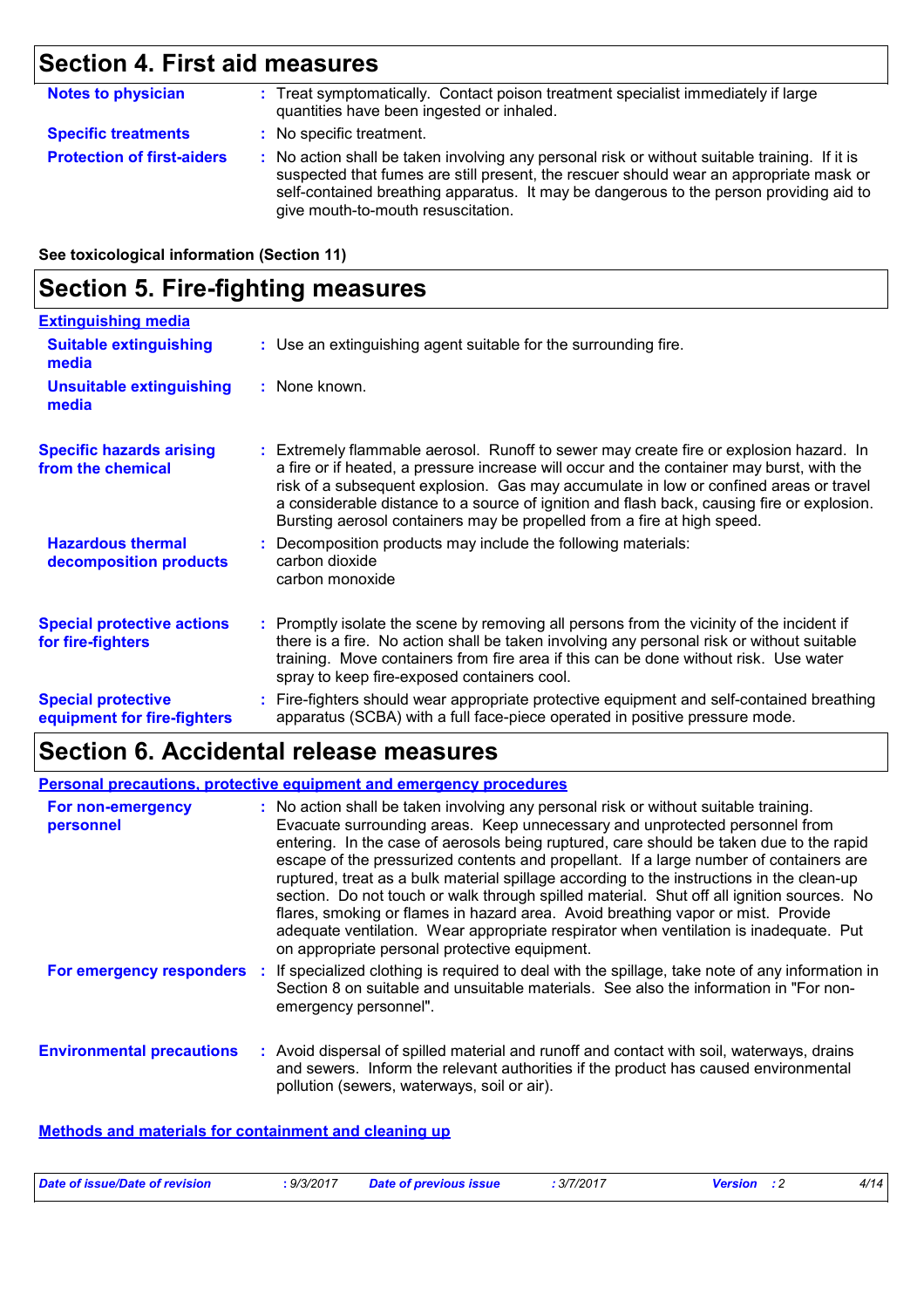# **Section 6. Accidental release measures**

| <b>Small spill</b> | : Stop leak if without risk. Move containers from spill area. Use spark-proof tools and<br>explosion-proof equipment. Dilute with water and mop up if water-soluble. Alternatively,<br>or if water-insoluble, absorb with an inert dry material and place in an appropriate waste<br>disposal container. Dispose of via a licensed waste disposal contractor.                                                                                                                                                                                                                                                                                                                                                                                                        |
|--------------------|----------------------------------------------------------------------------------------------------------------------------------------------------------------------------------------------------------------------------------------------------------------------------------------------------------------------------------------------------------------------------------------------------------------------------------------------------------------------------------------------------------------------------------------------------------------------------------------------------------------------------------------------------------------------------------------------------------------------------------------------------------------------|
| <b>Large spill</b> | : Stop leak if without risk. Move containers from spill area. Use spark-proof tools and<br>explosion-proof equipment. Approach release from upwind. Prevent entry into sewers,<br>water courses, basements or confined areas. Wash spillages into an effluent treatment<br>plant or proceed as follows. Contain and collect spillage with non-combustible,<br>absorbent material e.g. sand, earth, vermiculite or diatomaceous earth and place in<br>container for disposal according to local regulations (see Section 13). Dispose of via a<br>licensed waste disposal contractor. Contaminated absorbent material may pose the<br>same hazard as the spilled product. Note: see Section 1 for emergency contact<br>information and Section 13 for waste disposal. |

## **Section 7. Handling and storage**

### **Precautions for safe handling**

| <b>Protective measures</b>                                                | : Put on appropriate personal protective equipment (see Section 8). Pressurized<br>container: protect from sunlight and do not expose to temperatures exceeding 50°C. Do<br>not pierce or burn, even after use. Do not breathe vapor or mist. Do not swallow.<br>Avoid contact with eyes, skin and clothing. Avoid breathing gas. Use only with<br>adequate ventilation. Wear appropriate respirator when ventilation is inadequate. Store<br>and use away from heat, sparks, open flame or any other ignition source. Use<br>explosion-proof electrical (ventilating, lighting and material handling) equipment. Use<br>only non-sparking tools. Empty containers retain product residue and can be hazardous. |
|---------------------------------------------------------------------------|-----------------------------------------------------------------------------------------------------------------------------------------------------------------------------------------------------------------------------------------------------------------------------------------------------------------------------------------------------------------------------------------------------------------------------------------------------------------------------------------------------------------------------------------------------------------------------------------------------------------------------------------------------------------------------------------------------------------|
| <b>Advice on general</b><br>occupational hygiene                          | : Eating, drinking and smoking should be prohibited in areas where this material is<br>handled, stored and processed. Workers should wash hands and face before eating,<br>drinking and smoking. Remove contaminated clothing and protective equipment before<br>entering eating areas. See also Section 8 for additional information on hygiene<br>measures.                                                                                                                                                                                                                                                                                                                                                   |
| <b>Conditions for safe storage,</b><br>including any<br>incompatibilities | : Store in accordance with local regulations. Store away from direct sunlight in a dry, cool<br>and well-ventilated area, away from incompatible materials (see Section 10) and food<br>and drink. Protect from sunlight. Store locked up. Eliminate all ignition sources. Use<br>appropriate containment to avoid environmental contamination. See Section 10 for<br>incompatible materials before handling or use.                                                                                                                                                                                                                                                                                            |

## **Section 8. Exposure controls/personal protection**

### **Control parameters**

**Occupational exposure limits (OSHA United States)**

| <b>Ingredient name</b>                                |            |                               | <b>Exposure limits</b>                                                                                                                                                                                                                                                                                   |      |  |
|-------------------------------------------------------|------------|-------------------------------|----------------------------------------------------------------------------------------------------------------------------------------------------------------------------------------------------------------------------------------------------------------------------------------------------------|------|--|
| Acetone                                               |            |                               | ACGIH TLV (United States, 3/2016).<br>TWA: 250 ppm 8 hours.<br>STEL: 500 ppm 15 minutes.<br>NIOSH REL (United States, 10/2016).<br>TWA: 250 ppm 10 hours.<br>TWA: 590 mg/m <sup>3</sup> 10 hours.<br>OSHA PEL (United States, 6/2016).<br>TWA: 1000 ppm 8 hours.<br>TWA: 2400 mg/m <sup>3</sup> 8 hours. |      |  |
| Light Aliphatic Hydrocarbon Solvent<br>Carbon Dioxide |            |                               | None.<br>ACGIH TLV (United States, 3/2016). Oxygen<br><b>Depletion [Asphyxiant].</b><br>TWA: 5000 ppm 8 hours.<br>TWA: 9000 mg/m <sup>3</sup> 8 hours.<br>STEL: 30000 ppm 15 minutes.<br>STEL: 54000 mg/m <sup>3</sup> 15 minutes.                                                                       |      |  |
| Date of issue/Date of revision                        | : 9/3/2017 | <b>Date of previous issue</b> | : 3/7/2017<br><b>Version</b><br>$\cdot$ : 2                                                                                                                                                                                                                                                              | 5/14 |  |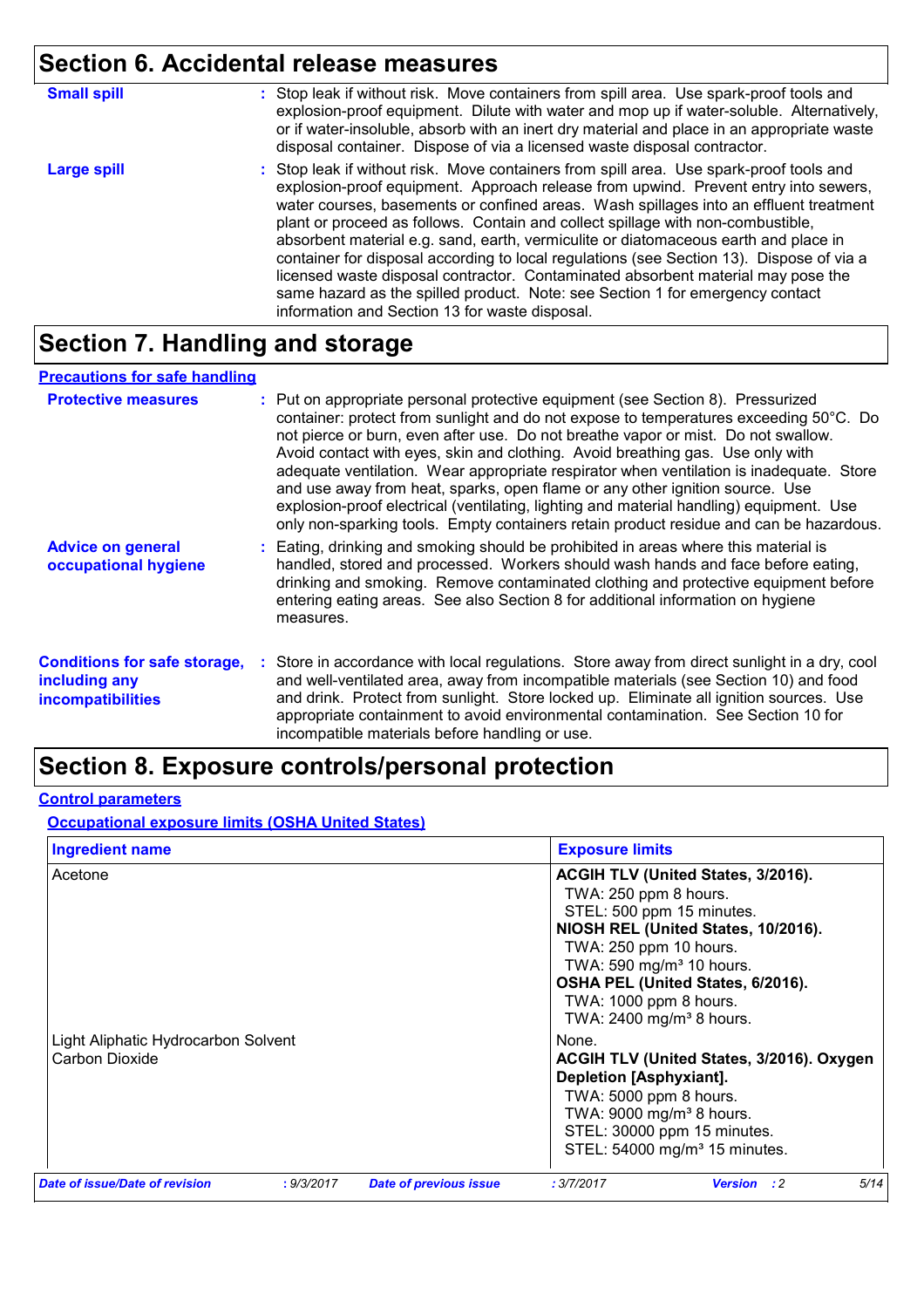# **Section 8. Exposure controls/personal protection**

|                                   | NIOSH REL (United States, 10/2016).       |
|-----------------------------------|-------------------------------------------|
|                                   | TWA: 5000 ppm 10 hours.                   |
|                                   | TWA: 9000 mg/m <sup>3</sup> 10 hours.     |
|                                   | STEL: 30000 ppm 15 minutes.               |
|                                   | STEL: 54000 mg/m <sup>3</sup> 15 minutes. |
|                                   | OSHA PEL (United States, 6/2016).         |
|                                   | TWA: 5000 ppm 8 hours.                    |
|                                   | TWA: 9000 mg/m <sup>3</sup> 8 hours.      |
| Lt. Aliphatic Hydrocarbon Solvent | None.                                     |
| Methyl Cyclohexane                | ACGIH TLV (United States, 3/2016).        |
|                                   | TWA: 400 ppm 8 hours.                     |
|                                   | TWA: 1610 mg/m <sup>3</sup> 8 hours.      |
|                                   | NIOSH REL (United States, 10/2016).       |
|                                   | TWA: 400 ppm 10 hours.                    |
|                                   | TWA: 1600 mg/m <sup>3</sup> 10 hours.     |
|                                   | OSHA PEL (United States, 6/2016).         |
|                                   | TWA: 500 ppm 8 hours.                     |
|                                   | TWA: 2000 mg/m <sup>3</sup> 8 hours.      |

#### **Occupational exposure limits (Canada)**

| <b>Ingredient name</b>                |                                                  |                        | <b>Exposure limits</b>                                                                                                                                                                                                                                                                                                                                                                                                                                                                                                                                                                                                                                                                 |
|---------------------------------------|--------------------------------------------------|------------------------|----------------------------------------------------------------------------------------------------------------------------------------------------------------------------------------------------------------------------------------------------------------------------------------------------------------------------------------------------------------------------------------------------------------------------------------------------------------------------------------------------------------------------------------------------------------------------------------------------------------------------------------------------------------------------------------|
| Acetone                               | 7/2016).<br>$7/2013$ ).<br>TWA: 500 ppm 8 hours. |                        | CA Alberta Provincial (Canada, 4/2009).<br>8 hrs OEL: 1200 mg/m <sup>3</sup> 8 hours.<br>15 min OEL: 1800 mg/m <sup>3</sup> 15 minutes.<br>8 hrs OEL: 500 ppm 8 hours.<br>15 min OEL: 750 ppm 15 minutes.<br><b>CA British Columbia Provincial (Canada,</b><br>TWA: 250 ppm 8 hours.<br>STEL: 500 ppm 15 minutes.<br>CA Ontario Provincial (Canada, 7/2015).<br>TWA: 500 ppm 8 hours.<br>STEL: 750 ppm 15 minutes.<br>CA Québec Provincial (Canada, 1/2014).<br>TWAEV: 500 ppm 8 hours.<br>TWAEV: 1190 mg/m <sup>3</sup> 8 hours.<br>STEV: 1000 ppm 15 minutes.<br>STEV: 2380 mg/m <sup>3</sup> 15 minutes.<br><b>CA Saskatchewan Provincial (Canada,</b><br>STEL: 750 ppm 15 minutes. |
| Methyl Cyclohexane                    |                                                  |                        | CA Alberta Provincial (Canada, 4/2009).<br>8 hrs OEL: 400 ppm 8 hours.<br>8 hrs OEL: 1610 mg/m <sup>3</sup> 8 hours.<br><b>CA British Columbia Provincial (Canada,</b><br>7/2016).<br>TWA: 400 ppm 8 hours.<br>CA Ontario Provincial (Canada, 7/2015).<br>TWA: 400 ppm 8 hours.<br>CA Québec Provincial (Canada, 1/2014).<br>TWAEV: 400 ppm 8 hours.<br>TWAEV: 1610 mg/m <sup>3</sup> 8 hours.<br><b>CA Saskatchewan Provincial (Canada,</b><br>7/2013).<br>STEL: 500 ppm 15 minutes.<br>TWA: 400 ppm 8 hours.                                                                                                                                                                         |
| <b>Date of issue/Date of revision</b> | : 9/3/2017                                       | Date of previous issue | 6/14<br>: 3/7/2017<br>$\cdot$ :2<br><b>Version</b>                                                                                                                                                                                                                                                                                                                                                                                                                                                                                                                                                                                                                                     |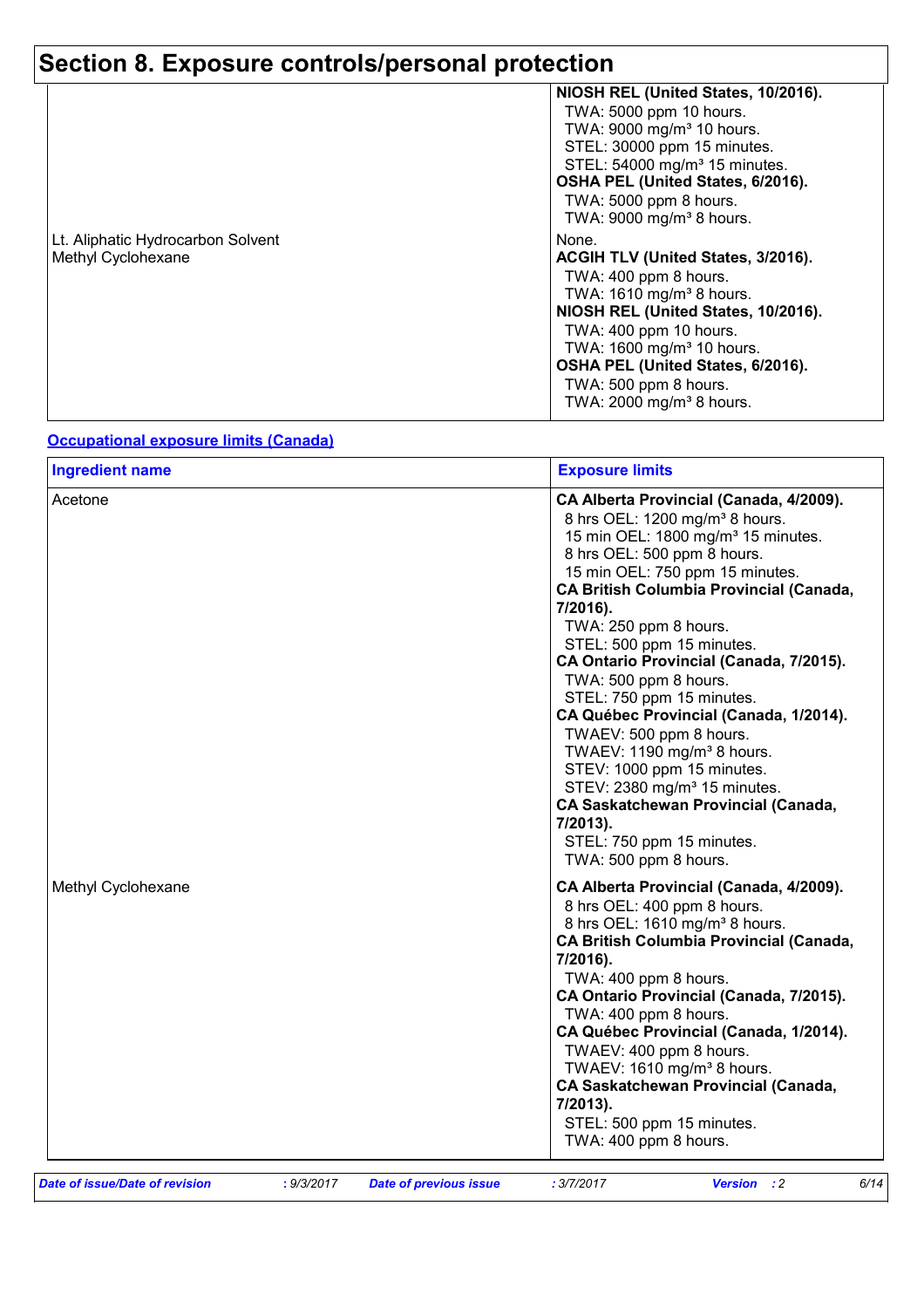## **Section 8. Exposure controls/personal protection**

**Occupational exposure limits (Mexico)**

| <b>Ingredient name</b>                            |                        | <b>Exposure limits</b>                                                                                                                                                                                                                                                                                                                                                                                                                                                                                                                                                                                               |
|---------------------------------------------------|------------------------|----------------------------------------------------------------------------------------------------------------------------------------------------------------------------------------------------------------------------------------------------------------------------------------------------------------------------------------------------------------------------------------------------------------------------------------------------------------------------------------------------------------------------------------------------------------------------------------------------------------------|
| Acetone<br>Methyl Cyclohexane                     |                        | NOM-010-STPS-2014 (Mexico, 4/2016).<br>TWA: 500 ppm 8 hours.<br>STEL: 750 ppm 15 minutes.<br>NOM-010-STPS-2014 (Mexico, 4/2016).<br>TWA: 400 ppm 8 hours.                                                                                                                                                                                                                                                                                                                                                                                                                                                            |
| <b>Appropriate engineering</b><br><b>controls</b> | ventilation equipment. | Use only with adequate ventilation. Use process enclosures, local exhaust ventilation or<br>other engineering controls to keep worker exposure to airborne contaminants below any<br>recommended or statutory limits. The engineering controls also need to keep gas,<br>vapor or dust concentrations below any lower explosive limits. Use explosion-proof                                                                                                                                                                                                                                                          |
| <b>Environmental exposure</b><br><b>controls</b>  |                        | Emissions from ventilation or work process equipment should be checked to ensure<br>they comply with the requirements of environmental protection legislation. In some<br>cases, fume scrubbers, filters or engineering modifications to the process equipment<br>will be necessary to reduce emissions to acceptable levels.                                                                                                                                                                                                                                                                                        |
| <b>Individual protection measures</b>             |                        |                                                                                                                                                                                                                                                                                                                                                                                                                                                                                                                                                                                                                      |
| <b>Hygiene measures</b>                           |                        | Wash hands, forearms and face thoroughly after handling chemical products, before<br>eating, smoking and using the lavatory and at the end of the working period.<br>Appropriate techniques should be used to remove potentially contaminated clothing.<br>Wash contaminated clothing before reusing. Ensure that eyewash stations and safety<br>showers are close to the workstation location.                                                                                                                                                                                                                      |
| <b>Eye/face protection</b>                        |                        | Safety eyewear complying with an approved standard should be used when a risk<br>assessment indicates this is necessary to avoid exposure to liquid splashes, mists,<br>gases or dusts. If contact is possible, the following protection should be worn, unless<br>the assessment indicates a higher degree of protection: chemical splash goggles.                                                                                                                                                                                                                                                                  |
| <b>Skin protection</b>                            |                        |                                                                                                                                                                                                                                                                                                                                                                                                                                                                                                                                                                                                                      |
| <b>Hand protection</b>                            |                        | Chemical-resistant, impervious gloves complying with an approved standard should be<br>worn at all times when handling chemical products if a risk assessment indicates this is<br>necessary. Considering the parameters specified by the glove manufacturer, check<br>during use that the gloves are still retaining their protective properties. It should be<br>noted that the time to breakthrough for any glove material may be different for different<br>glove manufacturers. In the case of mixtures, consisting of several substances, the<br>protection time of the gloves cannot be accurately estimated. |
| <b>Body protection</b>                            |                        | Personal protective equipment for the body should be selected based on the task being<br>performed and the risks involved and should be approved by a specialist before<br>handling this product. When there is a risk of ignition from static electricity, wear anti-<br>static protective clothing. For the greatest protection from static discharges, clothing<br>should include anti-static overalls, boots and gloves.                                                                                                                                                                                         |
| <b>Other skin protection</b>                      |                        | : Appropriate footwear and any additional skin protection measures should be selected<br>based on the task being performed and the risks involved and should be approved by a<br>specialist before handling this product.                                                                                                                                                                                                                                                                                                                                                                                            |
| <b>Respiratory protection</b>                     | ÷.<br>aspects of use.  | Based on the hazard and potential for exposure, select a respirator that meets the<br>appropriate standard or certification. Respirators must be used according to a<br>respiratory protection program to ensure proper fitting, training, and other important                                                                                                                                                                                                                                                                                                                                                       |

| Date of issue/Date of revision | : 9/3/2017 | <b>Date of previous issue</b> | : 3/7/2017 | <b>Version</b> : 2 | 7/14 |
|--------------------------------|------------|-------------------------------|------------|--------------------|------|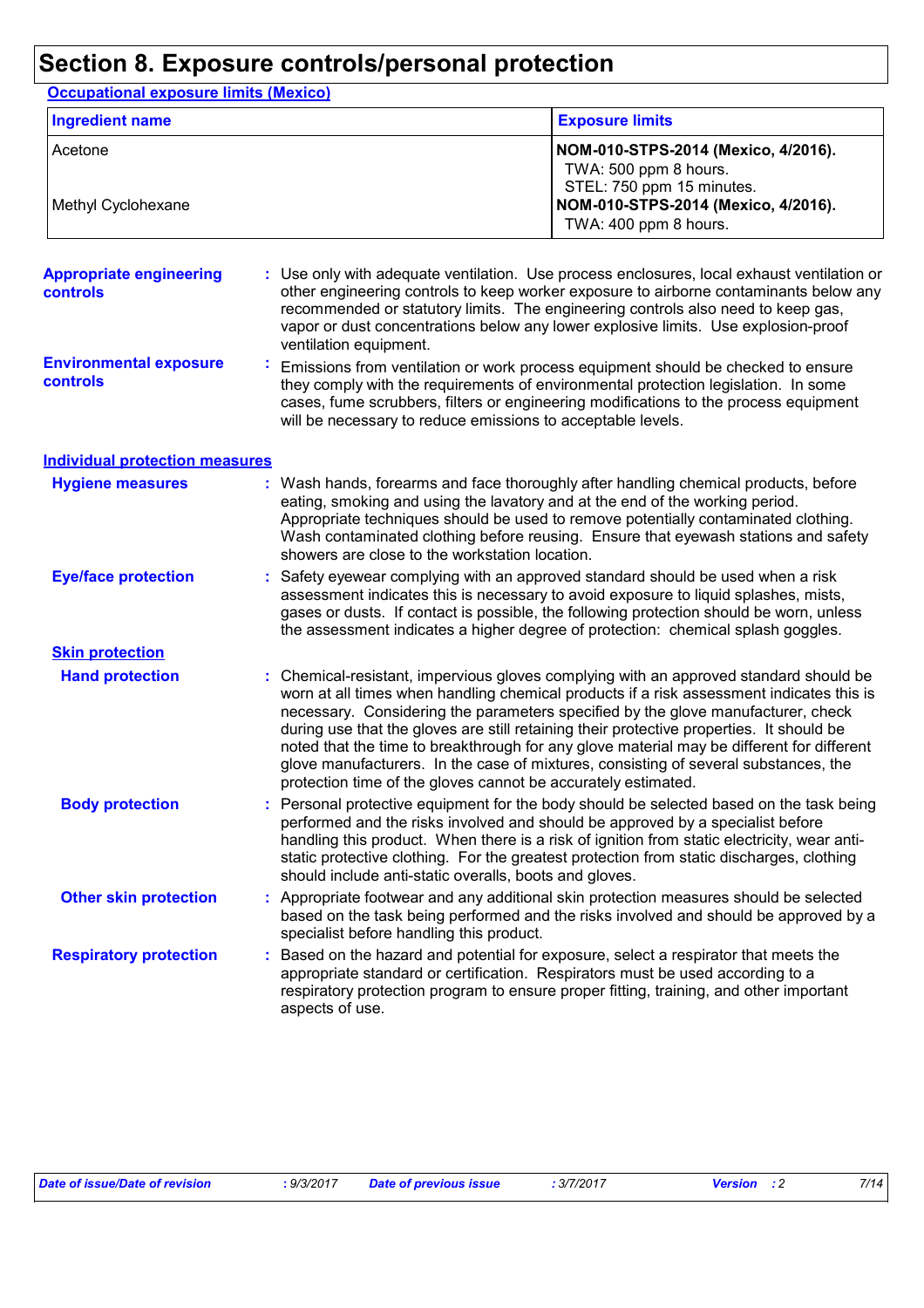## **Section 9. Physical and chemical properties**

| <b>Appearance</b>                                 |    |                                                                 |
|---------------------------------------------------|----|-----------------------------------------------------------------|
| <b>Physical state</b>                             |    | $:$ Liquid.                                                     |
| <b>Color</b>                                      |    | : Not available.                                                |
| <b>Odor</b>                                       |    | : Not available.                                                |
| <b>Odor threshold</b>                             |    | $:$ Not available.                                              |
| pH                                                |    | : 7                                                             |
| <b>Melting point</b>                              |    | : Not available.                                                |
| <b>Boiling point</b>                              |    | : Not available.                                                |
| <b>Flash point</b>                                |    | Closed cup: -20°C (-4°F) [Pensky-Martens Closed Cup]            |
| <b>Evaporation rate</b>                           |    | $: 5.6$ (butyl acetate = 1)                                     |
| <b>Flammability (solid, gas)</b>                  |    | : Not available.                                                |
| Lower and upper explosive<br>(flammable) limits   |    | : Lower: $0.9%$<br>Upper: 12.8%                                 |
| <b>Vapor pressure</b>                             |    | : 101.3 kPa (760 mm Hg) [at $20^{\circ}$ C]                     |
| <b>Vapor density</b>                              |    | : $2$ [Air = 1]                                                 |
| <b>Relative density</b>                           |    | : 0.75                                                          |
| <b>Solubility</b>                                 |    | : Not available.                                                |
| <b>Partition coefficient: n-</b><br>octanol/water |    | $:$ Not available.                                              |
| <b>Auto-ignition temperature</b>                  |    | : Not available.                                                |
| <b>Decomposition temperature</b>                  |    | : Not available.                                                |
| <b>Viscosity</b>                                  | ÷. | Kinematic (40°C (104°F)): <0.205 cm <sup>2</sup> /s (<20.5 cSt) |
| <b>Molecular weight</b>                           |    | Not applicable.                                                 |
| <b>Aerosol product</b>                            |    |                                                                 |
| <b>Type of aerosol</b>                            |    | $:$ Spray                                                       |
| <b>Heat of combustion</b>                         |    | : $32.56$ kJ/g                                                  |

## **Section 10. Stability and reactivity**

| <b>Reactivity</b>                            | : No specific test data related to reactivity available for this product or its ingredients.              |
|----------------------------------------------|-----------------------------------------------------------------------------------------------------------|
| <b>Chemical stability</b>                    | : The product is stable.                                                                                  |
| <b>Possibility of hazardous</b><br>reactions | : Under normal conditions of storage and use, hazardous reactions will not occur.                         |
| <b>Conditions to avoid</b>                   | : Avoid all possible sources of ignition (spark or flame).                                                |
| <b>Incompatible materials</b>                | : No specific data.                                                                                       |
| <b>Hazardous decomposition</b><br>products   | : Under normal conditions of storage and use, hazardous decomposition products should<br>not be produced. |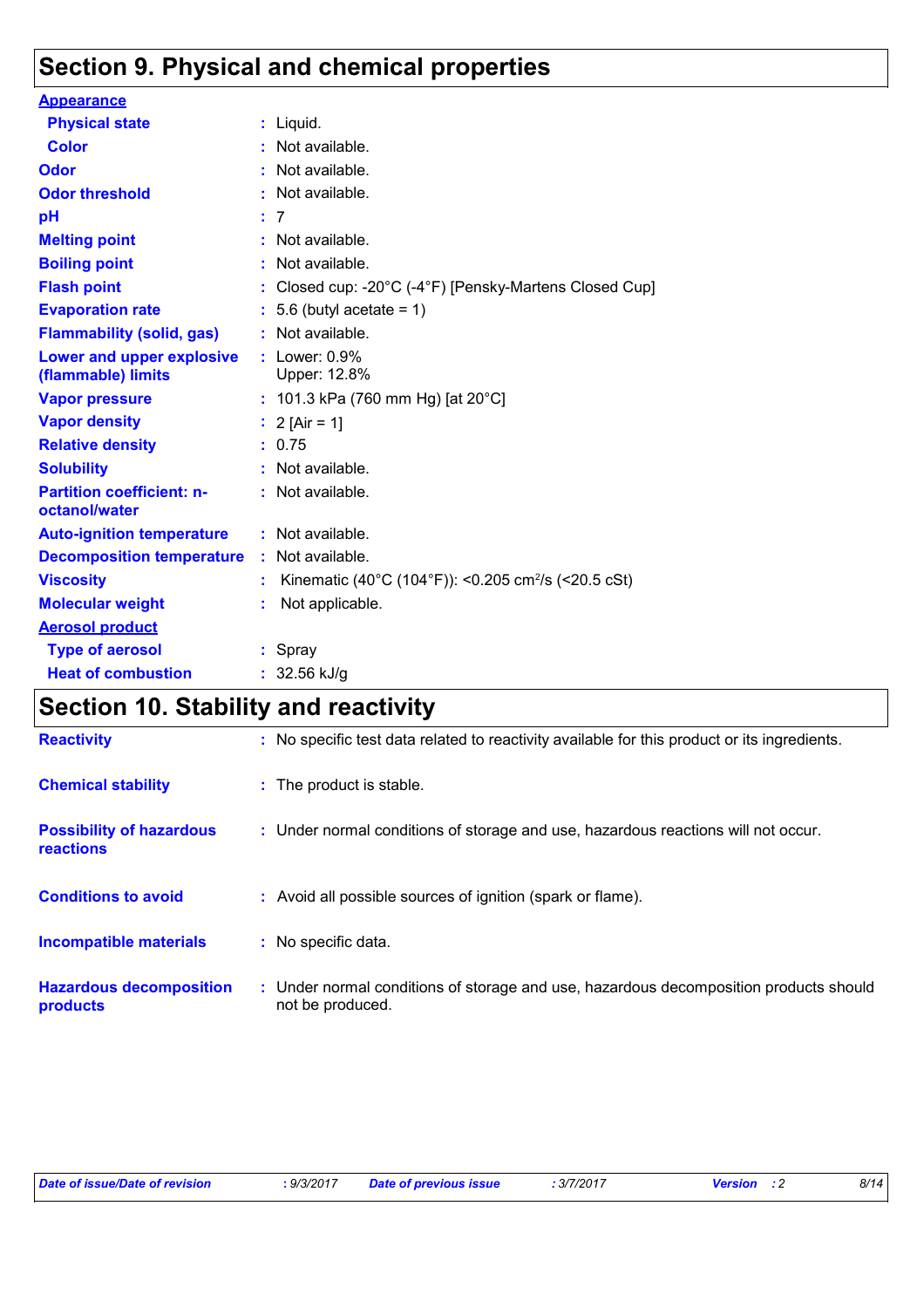## **Section 11. Toxicological information**

### **Information on toxicological effects**

### **Acute toxicity**

| <b>Product/ingredient name</b> | <b>Result</b> | <b>Species</b> | <b>Dose</b> | <b>Exposure</b> |
|--------------------------------|---------------|----------------|-------------|-----------------|
| l Acetone                      | LD50 Oral     | Rat            | 5800 mg/kg  |                 |

## **Irritation/Corrosion**

| <b>Product/ingredient name</b> | <b>Result</b>            | <b>Species</b> | <b>Score</b> | <b>Exposure</b>             | <b>Observation</b> |
|--------------------------------|--------------------------|----------------|--------------|-----------------------------|--------------------|
| Acetone                        | Eyes - Mild irritant     | Human          |              | 186300 parts<br>per million |                    |
|                                | Eyes - Mild irritant     | Rabbit         |              | 10 microliters              |                    |
|                                | Eyes - Moderate irritant | Rabbit         |              | 24 hours 20<br>milligrams   | $\blacksquare$     |
|                                | Eyes - Severe irritant   | Rabbit         |              | 20 milligrams               |                    |
|                                | Skin - Mild irritant     | Rabbit         |              | 24 hours 500<br>milligrams  |                    |
|                                | Skin - Mild irritant     | Rabbit         |              | 395<br>milligrams           |                    |
| Methyl Cyclohexane             | Eyes - Mild irritant     | Rabbit         |              | 24 hours 100<br>microliters |                    |
|                                | Skin - Mild irritant     | Rabbit         |              | 24 hours 500<br>microliters | ٠                  |

### **Sensitization**

Not available.

### **Mutagenicity**

Not available.

## **Carcinogenicity**

Not available.

### **Reproductive toxicity**

Not available.

#### **Teratogenicity**

Not available.

#### **Specific target organ toxicity (single exposure)**

| <b>Name</b>                         | <b>Category</b> | <b>Route of</b><br>exposure | <b>Target organs</b>                                           |
|-------------------------------------|-----------------|-----------------------------|----------------------------------------------------------------|
| Acetone                             | Category 3      | Not applicable.             | <b>Respiratory tract</b><br>irritation and<br>Narcotic effects |
| Light Aliphatic Hydrocarbon Solvent | Category 3      | Not applicable.             | Respiratory tract<br>irritation and<br>Narcotic effects        |
| Lt. Aliphatic Hydrocarbon Solvent   | Category 3      | Not applicable.             | Respiratory tract<br>irritation and<br>Narcotic effects        |
| Methyl Cyclohexane                  | Category 3      | Not applicable.             | l Narcotic effects                                             |

### **Specific target organ toxicity (repeated exposure)**

| <b>Name</b>                                                                         |            | <b>Category</b>                        |            | <b>Route of</b><br><b>exposure</b>                     | <b>Target organs</b>                                     |
|-------------------------------------------------------------------------------------|------------|----------------------------------------|------------|--------------------------------------------------------|----------------------------------------------------------|
| Acetone<br>Light Aliphatic Hydrocarbon Solvent<br>Lt. Aliphatic Hydrocarbon Solvent |            | Category 2<br>Category 2<br>Category 2 |            | Not determined<br>I Not determined<br>I Not determined | I Not determined<br>I Not determined<br>I Not determined |
| Date of issue/Date of revision                                                      | : 9/3/2017 | <b>Date of previous issue</b>          | : 3/7/2017 |                                                        | 9/14<br><b>Version</b> : 2                               |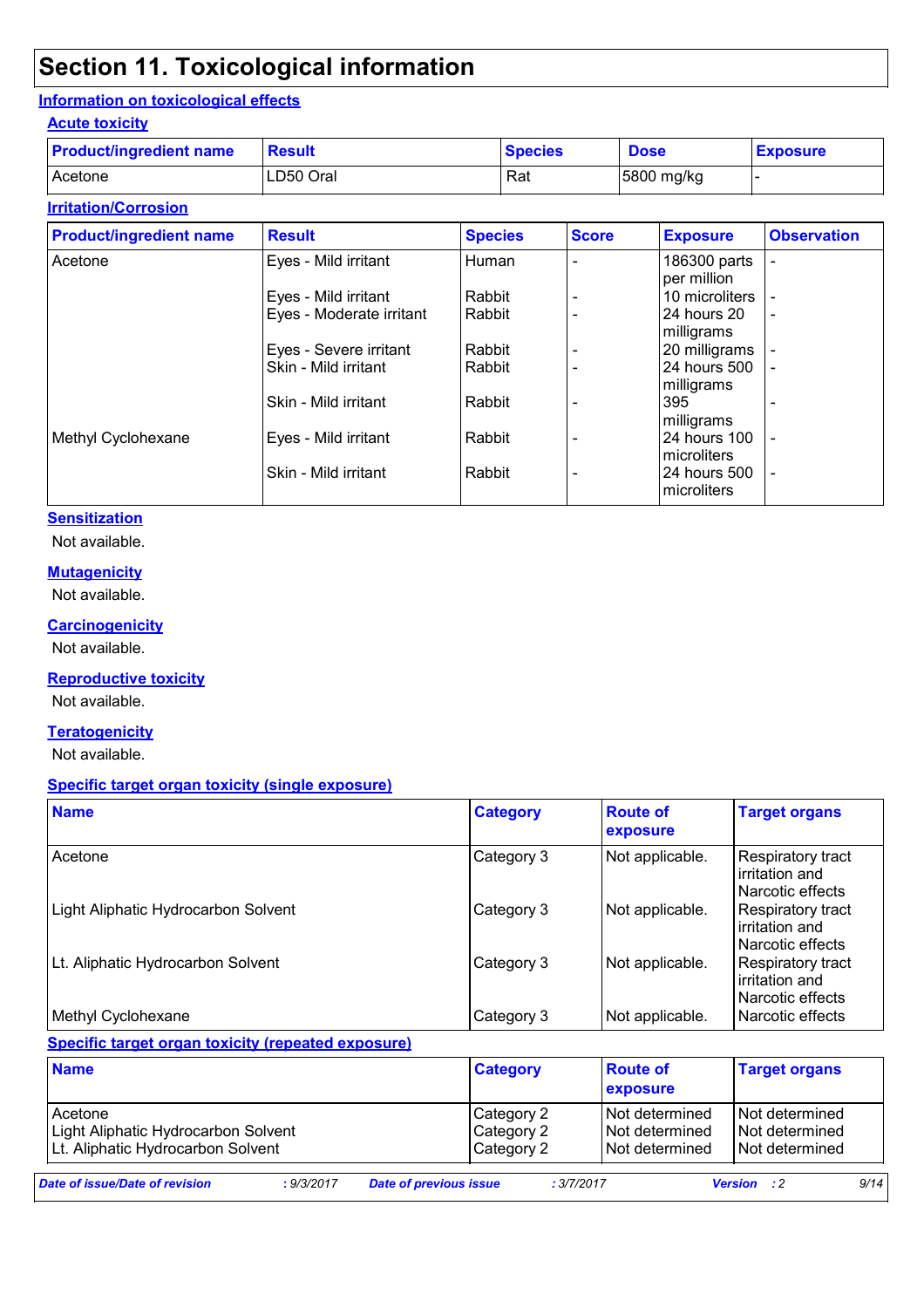# **Section 11. Toxicological information**

## **Aspiration hazard**

| <b>Name</b>                         | <b>Result</b>                         |
|-------------------------------------|---------------------------------------|
| Light Aliphatic Hydrocarbon Solvent | <b>ASPIRATION HAZARD - Category 1</b> |
| Lt. Aliphatic Hydrocarbon Solvent   | <b>ASPIRATION HAZARD - Category 1</b> |
| Methyl Cyclohexane                  | <b>ASPIRATION HAZARD - Category 1</b> |

| Information on the likely<br>routes of exposure                                          | : Not available.                                                                                                                         |                                                                                                                              |            |                    |       |
|------------------------------------------------------------------------------------------|------------------------------------------------------------------------------------------------------------------------------------------|------------------------------------------------------------------------------------------------------------------------------|------------|--------------------|-------|
| <b>Potential acute health effects</b>                                                    |                                                                                                                                          |                                                                                                                              |            |                    |       |
| <b>Eye contact</b>                                                                       |                                                                                                                                          | : Causes serious eye irritation.                                                                                             |            |                    |       |
| <b>Inhalation</b>                                                                        |                                                                                                                                          | : Can cause central nervous system (CNS) depression. May cause drowsiness or<br>dizziness. May cause respiratory irritation. |            |                    |       |
| <b>Skin contact</b>                                                                      | : Causes skin irritation.                                                                                                                |                                                                                                                              |            |                    |       |
| <b>Ingestion</b>                                                                         | enters airways.                                                                                                                          | : Can cause central nervous system (CNS) depression. May be fatal if swallowed and                                           |            |                    |       |
| <b>Symptoms related to the physical, chemical and toxicological characteristics</b>      |                                                                                                                                          |                                                                                                                              |            |                    |       |
| <b>Eye contact</b>                                                                       | pain or irritation<br>watering<br>redness                                                                                                | : Adverse symptoms may include the following:                                                                                |            |                    |       |
| <b>Inhalation</b>                                                                        | respiratory tract irritation<br>coughing<br>nausea or vomiting<br>headache<br>drowsiness/fatigue<br>dizziness/vertigo<br>unconsciousness | : Adverse symptoms may include the following:                                                                                |            |                    |       |
| <b>Skin contact</b>                                                                      | irritation<br>redness                                                                                                                    | : Adverse symptoms may include the following:                                                                                |            |                    |       |
| <b>Ingestion</b>                                                                         | nausea or vomiting                                                                                                                       | : Adverse symptoms may include the following:                                                                                |            |                    |       |
| Delayed and immediate effects and also chronic effects from short and long term exposure |                                                                                                                                          |                                                                                                                              |            |                    |       |
| <b>Short term exposure</b>                                                               |                                                                                                                                          |                                                                                                                              |            |                    |       |
| <b>Potential immediate</b><br>effects                                                    | : Not available.                                                                                                                         |                                                                                                                              |            |                    |       |
| <b>Potential delayed effects</b>                                                         | : Not available.                                                                                                                         |                                                                                                                              |            |                    |       |
| Long term exposure                                                                       |                                                                                                                                          |                                                                                                                              |            |                    |       |
| <b>Potential immediate</b><br>effects                                                    | : Not available.                                                                                                                         |                                                                                                                              |            |                    |       |
| <b>Potential delayed effects</b>                                                         | : Not available.                                                                                                                         |                                                                                                                              |            |                    |       |
| <b>Potential chronic health effects</b>                                                  |                                                                                                                                          |                                                                                                                              |            |                    |       |
| Not available.                                                                           |                                                                                                                                          |                                                                                                                              |            |                    |       |
| <b>General</b>                                                                           |                                                                                                                                          | May cause damage to organs through prolonged or repeated exposure.                                                           |            |                    |       |
| <b>Carcinogenicity</b>                                                                   |                                                                                                                                          | No known significant effects or critical hazards.                                                                            |            |                    |       |
| <b>Mutagenicity</b>                                                                      |                                                                                                                                          | No known significant effects or critical hazards.                                                                            |            |                    |       |
| <b>Teratogenicity</b>                                                                    |                                                                                                                                          | : No known significant effects or critical hazards.                                                                          |            |                    |       |
| <b>Date of issue/Date of revision</b>                                                    | : 9/3/2017                                                                                                                               | <b>Date of previous issue</b>                                                                                                | : 3/7/2017 | <b>Version</b> : 2 | 10/14 |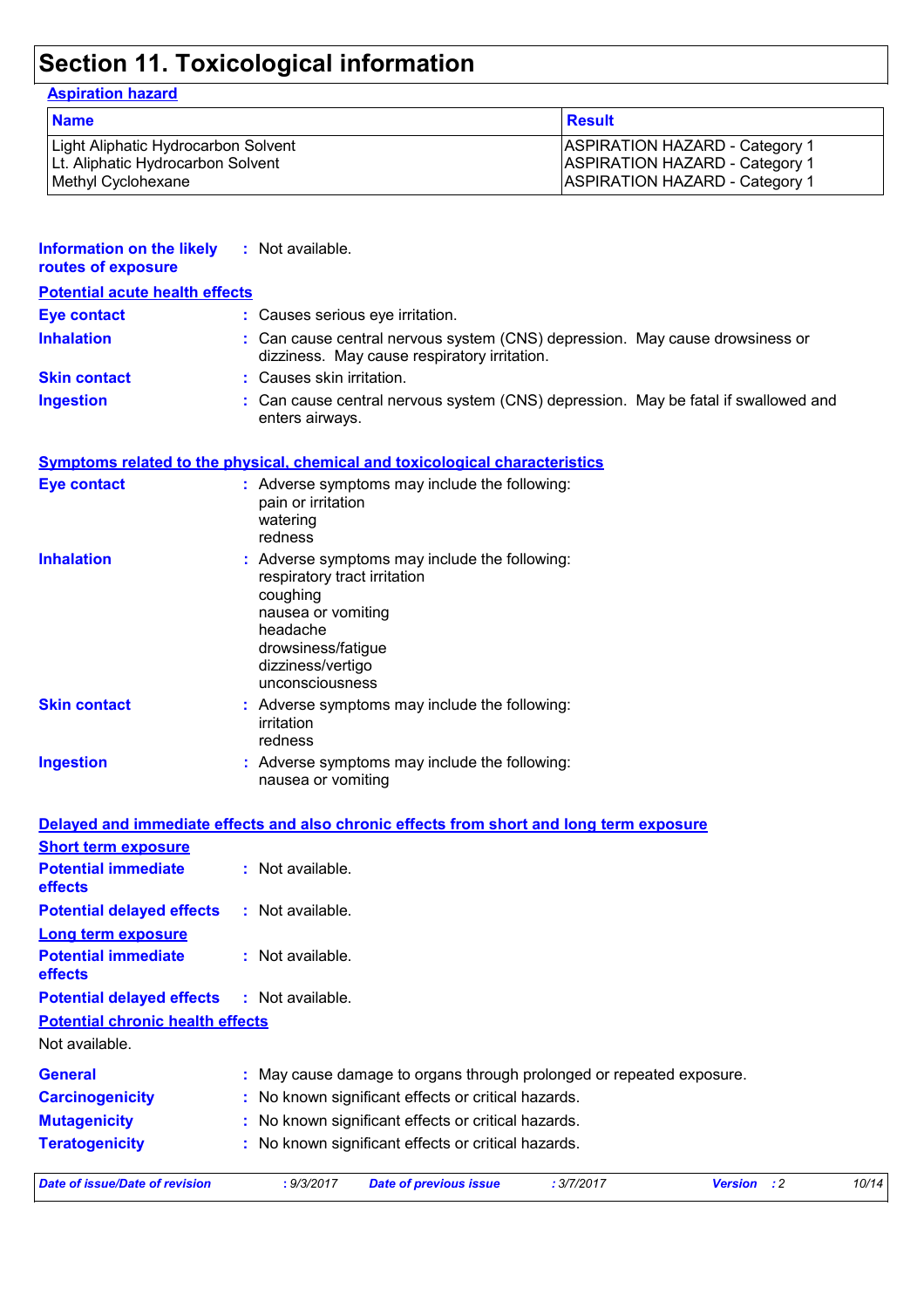| Developmental effects    |  |
|--------------------------|--|
| <b>Fertility effects</b> |  |

**B Developmental is now in significant effects or critical hazards.** 

**Fig. 2** No known significant effects or critical hazards.

**Numerical measures of toxicity** Not available. **Acute toxicity estimates**

## **Section 12. Ecological information**

### **Toxicity**

| <b>Product/ingredient name</b>       | <b>Result</b>                       | <b>Species</b>                                                           | <b>Exposure</b> |
|--------------------------------------|-------------------------------------|--------------------------------------------------------------------------|-----------------|
| Acetone                              | Acute EC50 7200000 µg/l Fresh water | Algae - Selenastrum sp.                                                  | 96 hours        |
|                                      | Acute LC50 6000000 µg/l Fresh water | Crustaceans - Gammarus pulex                                             | 48 hours        |
|                                      | Acute LC50 6900 mg/l Fresh water    | Daphnia - Daphnia magna                                                  | 48 hours        |
|                                      | Acute LC50 5600 ppm Fresh water     | Fish - Poecilia reticulata                                               | 96 hours        |
|                                      | Chronic NOEC 4.95 mg/l Marine water | Algae - Ulva pertusa                                                     | 96 hours        |
|                                      | Chronic NOEC 0.016 ml/L Fresh water | Crustaceans - Daphniidae                                                 | 21 days         |
|                                      | Chronic NOEC 0.1 ml/L Fresh water   | Daphnia - Daphnia magna -<br>Neonate                                     | 21 days         |
|                                      | Chronic NOEC 0.1 mg/l Fresh water   | l Fish - Fundulus heteroclitus                                           | 4 weeks         |
| Lt. Aliphatic Hydrocarbon<br>Solvent | Acute LC50 >100000 ppm Fresh water  | Fish - Oncorhynchus mykiss                                               | 96 hours        |
| Methyl Cyclohexane                   | Acute LC50 5800 µg/l Marine water   | l Fish - Morone saxatilis - Juvenile<br>(Fledgling, Hatchling, Weanling) | 96 hours        |

### **Persistence and degradability**

| <b>Product/ingredient name</b> | <b>Aquatic half-life</b> | <b>Photolysis</b> | Biodegradability |
|--------------------------------|--------------------------|-------------------|------------------|
| <b>Acetone</b>                 |                          |                   | Readily          |

### **Bioaccumulative potential**

| <b>Product/ingredient name</b>              | $LogP_{ow}$              | <b>BCF</b> | <b>Potential</b> |
|---------------------------------------------|--------------------------|------------|------------------|
| Light Aliphatic Hydrocarbon<br>Solvent      | $\overline{\phantom{0}}$ | 10 to 2500 | high             |
| Lt. Aliphatic Hydrocarbon<br><b>Solvent</b> |                          | 10 to 2500 | high             |
| Methyl Cyclohexane                          |                          | 186.21     | low              |

### **Mobility in soil**

| <b>Soil/water partition</b> | : Not available. |
|-----------------------------|------------------|
| <b>coefficient (Koc)</b>    |                  |

**Other adverse effects** : No known significant effects or critical hazards.

## **Section 13. Disposal considerations**

| <b>Disposal methods</b>        | : The generation of waste should be avoided or minimized wherever possible. Disposal<br>of this product, solutions and any by-products should at all times comply with the<br>requirements of environmental protection and waste disposal legislation and any<br>regional local authority requirements. Dispose of surplus and non-recyclable products<br>via a licensed waste disposal contractor. Waste should not be disposed of untreated to<br>the sewer unless fully compliant with the requirements of all authorities with jurisdiction.<br>Waste packaging should be recycled. Incineration or landfill should only be considered<br>when recycling is not feasible. This material and its container must be disposed of in a |                                  |       |
|--------------------------------|----------------------------------------------------------------------------------------------------------------------------------------------------------------------------------------------------------------------------------------------------------------------------------------------------------------------------------------------------------------------------------------------------------------------------------------------------------------------------------------------------------------------------------------------------------------------------------------------------------------------------------------------------------------------------------------------------------------------------------------|----------------------------------|-------|
| Date of issue/Date of revision | <b>Date of previous issue</b><br>: 9/3/2017                                                                                                                                                                                                                                                                                                                                                                                                                                                                                                                                                                                                                                                                                            | : 3/7/2017<br><b>Version</b> : 2 | 11/14 |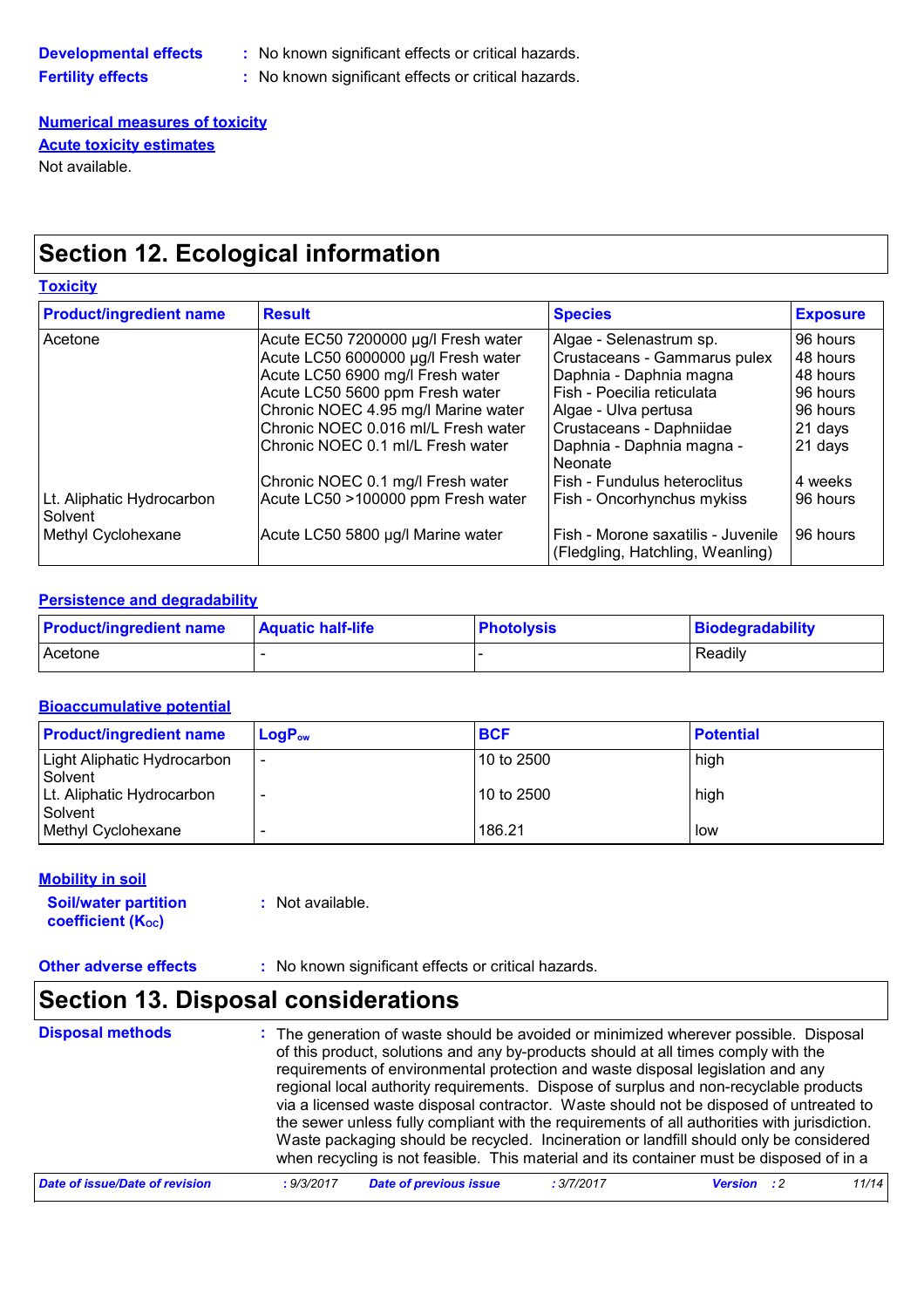## **Section 13. Disposal considerations**

safe way. Empty containers or liners may retain some product residues. Do not puncture or incinerate container.

## **Section 14. Transport information**

|                                                                                                                                                                                                                                                                                                                                                                                                                                                                                                                                                                                                                                                                                                                              | <b>DOT</b><br><b>Classification</b> | <b>TDG</b><br><b>Classification</b>                                                                                                               | <b>Mexico</b><br><b>Classification</b> | <b>IATA</b>            | <b>IMDG</b>                                |
|------------------------------------------------------------------------------------------------------------------------------------------------------------------------------------------------------------------------------------------------------------------------------------------------------------------------------------------------------------------------------------------------------------------------------------------------------------------------------------------------------------------------------------------------------------------------------------------------------------------------------------------------------------------------------------------------------------------------------|-------------------------------------|---------------------------------------------------------------------------------------------------------------------------------------------------|----------------------------------------|------------------------|--------------------------------------------|
| <b>UN number</b>                                                                                                                                                                                                                                                                                                                                                                                                                                                                                                                                                                                                                                                                                                             | <b>UN1950</b>                       | <b>UN1950</b>                                                                                                                                     | <b>UN1950</b>                          | <b>UN1950</b>          | <b>UN1950</b>                              |
| <b>UN proper</b><br>shipping name                                                                                                                                                                                                                                                                                                                                                                                                                                                                                                                                                                                                                                                                                            | <b>AEROSOLS</b>                     | <b>AEROSOLS</b>                                                                                                                                   | <b>AEROSOLS</b>                        | AEROSOLS,<br>flammable | <b>AEROSOLS</b>                            |
| <b>Transport</b><br>hazard class(es)                                                                                                                                                                                                                                                                                                                                                                                                                                                                                                                                                                                                                                                                                         | 2.1                                 | 2.1                                                                                                                                               | 2.1                                    | 2.1                    | 2.1                                        |
| <b>Packing group</b>                                                                                                                                                                                                                                                                                                                                                                                                                                                                                                                                                                                                                                                                                                         |                                     |                                                                                                                                                   |                                        |                        |                                            |
| <b>Environmental</b><br>hazards                                                                                                                                                                                                                                                                                                                                                                                                                                                                                                                                                                                                                                                                                              | No.                                 | No.                                                                                                                                               | No.                                    | No.                    | No.                                        |
| <b>Additional</b><br>information                                                                                                                                                                                                                                                                                                                                                                                                                                                                                                                                                                                                                                                                                             | $\blacksquare$                      | Product classified<br>as per the<br>following sections<br>of the<br>Transportation of<br>Dangerous Goods<br>Regulations: 2.<br>13-2.17 (Class 2). |                                        |                        | <b>Emergency</b><br>schedules F-D, S-<br>U |
|                                                                                                                                                                                                                                                                                                                                                                                                                                                                                                                                                                                                                                                                                                                              | <b>ERG No.</b><br>126               | <b>ERG No.</b><br>126                                                                                                                             | <b>ERG No.</b><br>126                  |                        |                                            |
| <b>Special precautions for user :</b><br>Multi-modal shipping descriptions are provided for informational purposes and do not<br>consider container sizes. The presence of a shipping description for a particular<br>mode of transport (sea, air, etc.), does not indicate that the product is packaged<br>suitably for that mode of transport. All packaging must be reviewed for suitability<br>prior to shipment, and compliance with the applicable regulations is the sole<br>responsibility of the person offering the product for transport. People loading and<br>unloading dangerous goods must be trained on all of the risks deriving from the<br>substances and on all actions in case of emergency situations. |                                     |                                                                                                                                                   |                                        |                        |                                            |
| <b>Transport in bulk according</b><br>to Annex II of MARPOL and<br>the <b>IBC</b> Code                                                                                                                                                                                                                                                                                                                                                                                                                                                                                                                                                                                                                                       | Not available.<br>÷.                |                                                                                                                                                   |                                        |                        |                                            |
|                                                                                                                                                                                                                                                                                                                                                                                                                                                                                                                                                                                                                                                                                                                              |                                     | <b>Proper shipping name</b>                                                                                                                       | : Not available.                       |                        |                                            |
|                                                                                                                                                                                                                                                                                                                                                                                                                                                                                                                                                                                                                                                                                                                              |                                     |                                                                                                                                                   |                                        |                        |                                            |
|                                                                                                                                                                                                                                                                                                                                                                                                                                                                                                                                                                                                                                                                                                                              | <b>Ship type</b>                    | <b>Pollution category</b>                                                                                                                         | : Not available.<br>: Not available.   |                        |                                            |

## **Section 15. Regulatory information**

## **SARA 313**

SARA 313 (40 CFR 372.45) supplier notification can be found on the Environmental Data Sheet.

*Date of issue/Date of revision* **:** *9/3/2017 Date of previous issue : 3/7/2017 Version : 2 12/14*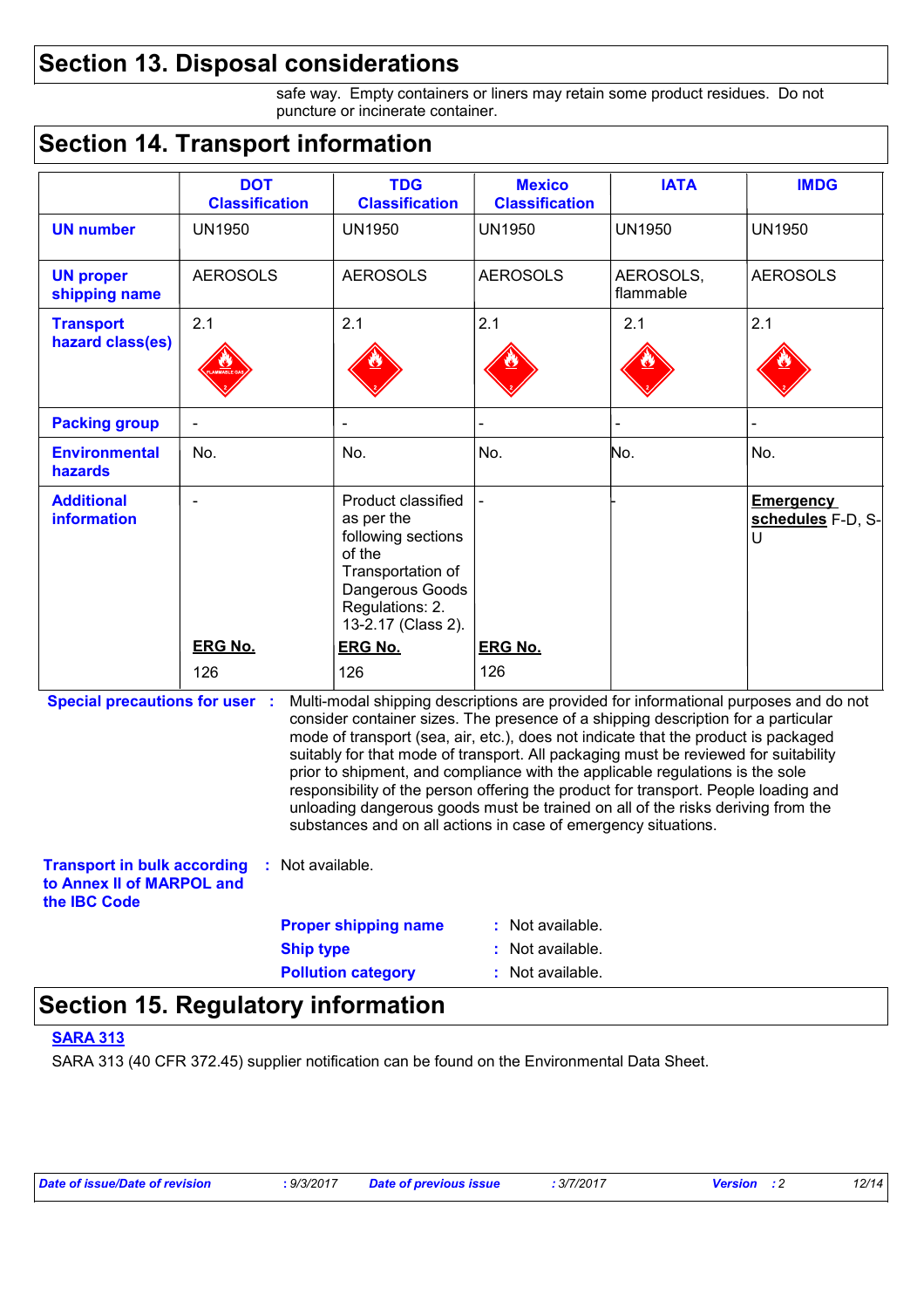### **California Prop. 65**

WARNING: This product contains chemicals known to the State of California to cause cancer and birth defects or other reproductive harm.

## **Section 16. Other information**

**Hazardous Material Information System (U.S.A.)**



**The customer is responsible for determining the PPE code for this material. For more information on HMIS® Personal Protective Equipment (PPE) codes, consult the HMIS® Implementation Manual.**

**Caution: HMIS® ratings are based on a 0-4 rating scale, with 0 representing minimal hazards or risks, and 4 representing significant hazards or risks. Although HMIS® ratings and the associated label are not required on SDSs or products leaving a facility under 29 CFR 1910.1200, the preparer may choose to provide them. HMIS® ratings are to be used with a fully implemented HMIS® program. HMIS® is a registered trademark and service mark of the American Coatings Association, Inc.**

**Procedure used to derive the classification**

| <b>Classification</b>                                                 | <b>Justification</b>  |
|-----------------------------------------------------------------------|-----------------------|
| FLAMMABLE AEROSOLS - Category 1                                       | On basis of test data |
| <b>GASES UNDER PRESSURE - Compressed gas</b>                          | Calculation method    |
| SKIN CORROSION/IRRITATION - Category 2                                | Calculation method    |
| SERIOUS EYE DAMAGE/ EYE IRRITATION - Category 2A                      | Calculation method    |
| SPECIFIC TARGET ORGAN TOXICITY (SINGLE EXPOSURE) (Respiratory tract   | Calculation method    |
| irritation) - Category 3                                              |                       |
| SPECIFIC TARGET ORGAN TOXICITY (SINGLE EXPOSURE) (Narcotic effects) - | Calculation method    |
| Category 3                                                            |                       |
| SPECIFIC TARGET ORGAN TOXICITY (REPEATED EXPOSURE) - Category 2       | ICalculation method   |
| <b>ASPIRATION HAZARD - Category 1</b>                                 | Calculation method    |

| <b>History</b>                    |                                                                                                                                                                                                                                                                                                                                                                                                                                                                                                                                                                          |
|-----------------------------------|--------------------------------------------------------------------------------------------------------------------------------------------------------------------------------------------------------------------------------------------------------------------------------------------------------------------------------------------------------------------------------------------------------------------------------------------------------------------------------------------------------------------------------------------------------------------------|
| Date of printing                  | : 9/3/2017                                                                                                                                                                                                                                                                                                                                                                                                                                                                                                                                                               |
| Date of issue/Date of<br>revision | : 9/3/2017                                                                                                                                                                                                                                                                                                                                                                                                                                                                                                                                                               |
| Date of previous issue            | : 3/7/2017                                                                                                                                                                                                                                                                                                                                                                                                                                                                                                                                                               |
| <b>Version</b>                    | $\therefore$ 2                                                                                                                                                                                                                                                                                                                                                                                                                                                                                                                                                           |
| <b>Key to abbreviations</b>       | $\therefore$ ATE = Acute Toxicity Estimate<br><b>BCF</b> = Bioconcentration Factor<br>GHS = Globally Harmonized System of Classification and Labelling of Chemicals<br>IATA = International Air Transport Association<br>IBC = Intermediate Bulk Container<br><b>IMDG = International Maritime Dangerous Goods</b><br>LogPow = logarithm of the octanol/water partition coefficient<br>MARPOL = International Convention for the Prevention of Pollution From Ships, 1973<br>as modified by the Protocol of 1978. ("Marpol" = marine pollution)<br>$UN = United Nations$ |

#### **Notice to reader**

**It is recommended that each customer or recipient of this Safety Data Sheet (SDS)) study it carefully and consult resources, as necessary or appropriate, to become aware of and understand the data contained in this SDS and any hazards associated with the product. This information is provided in good faith and believed to be accurate as of the effective date herein. However, no warranty, express or implied, is given. The information presented here applies only to the product as shipped. The addition of any material can change the composition, hazards and risks of the product. Regulatory requirements are subject to change and may differ between various locations and jurisdictions. The customer/buyer/user is responsible to** 

| Date of issue/Date of revision<br>: 9/3/2017 | <b>Date of previous issue</b> | : 3/7/2017<br><b>Version</b> : 2 |  | 13/14 |
|----------------------------------------------|-------------------------------|----------------------------------|--|-------|
|----------------------------------------------|-------------------------------|----------------------------------|--|-------|